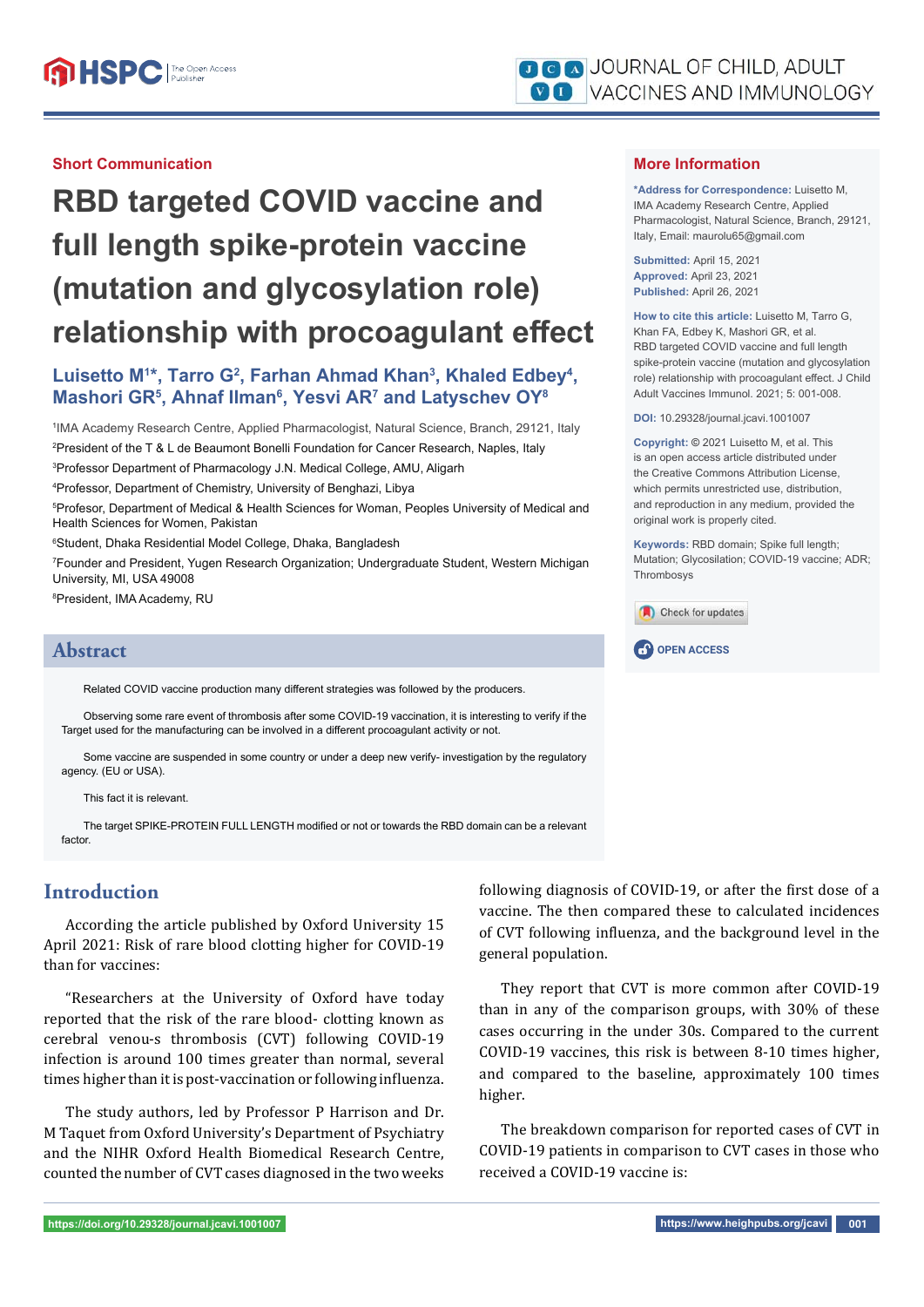

In this study of over 500,000 COVID-19 patients, CVT occurred in 39 in a million patients.

In over 480,000 people receiving a COVID-19 mRNA vaccine (Pfizer or Moderna), CVT occurred in 4 in a million.

CVT has been reported to occur in about 5 in a million people after first dose of the AZ-Oxford COVID-19 vaccine.

Compared to the mRNA vaccines, the risk of a CVT from COVID-19 is about 10 times greater.

Compared to the AZ-Oxford vaccine, the risk of a CVT from COVID-19 is about 8 times greater."

(https://www.ox.ac.uk/news/2021-04-15-risk-rareblood-clotting-higher-COVID-19-vaccines)

And according Tobaiqy, M.; Elkout, H.;MacLure, K. Analysis of Thrombotic Adverse Reactions of COVID-19.

AstraZeneca Vaccine Reported to EudraVigilance Database. Vaccines 2021, 9, 393. https://doi.org/10.3390/ vaccines9040393

"The development of safe, effective, affordable vaccines against COVID-19 remains the cornerstone to mitigating this pandemic. Early in December 2020, multiple research groups had designed potential vaccines. From 11 March 2021, several European countries temporarily suspended the use of the Oxford–AstraZeneca vaccine amid reports of blood clot events and the death of a vaccinated person, despite the European Medicines- Agency (EMA) and the World Health Organization's assurance that there was no indication that vaccination was linked. This study aimed to identify and analyse the thrombotic adverse- reactions associated with the Oxford–AstraZeneca vaccine. This was a retrospective descriptive study using spontaneous reports submitted to the Eudra-Vigilance database in the period from 17 February to 12 March 2021. There were 54,571 adverse reaction reports, of which 28 were associated with thrombotic adverse reactions. Three fatalities were related to pulmonary embolism; one fatality to thrombosis.

With 17 million people having had the AstraZeneca vaccine, these are extremely rare events The EMA's Pharmacovigilance Risk Assessment Committee (18 March 2021) concluded that the vaccine was safe, effective and the benefits outweighed the risks.

Conducting further analyses based on more detailed thrombotic adverse event reports, including patients' characteristics and comorbidities, may enable assessment of the causality with higher specificity" and in article: Thrombosis after COVID-19 vaccination BMJ 2021; 373 doi: https://doi.org/10.1136/bmj.n958 (Published 14 April 2021) Cite this as: BMJ 2021;373:n958 was reported:

"Regulatory bodies have also issued warnings to the patients and healthcare professionals to be vigilant and seek prompt medical assistance if they experienced typical symptoms of cerebral venous sinus thrombosis (CVST), a potentially fatal clot in the brain [2,3]. European Medicines Agency has also revised the summary of product characteristics and listed thrombocytopenia (very low platelets) as a 'common' side effect (i.e., 1 in 100 to 1 in 10) of Vaxzevria, i.e., the COVID vaccine AstraZeneca [4]. The pharmacovigilance data also suggests that thrombocytopenia is also a frequent observation followed by mRNA COVID vaccines such as Pfizer or Moderna."

Even if this are rare event, (vaccine-induced thrombosis, was "only" a few dozen out of millions of vaccinated people;The incidence of thrombosis lies between 0.2 and 0.5 per 100 000) some COVID vaccine was in this days deeply investigated by regulatory agency to verify if present a relationship or not (between thrombosis and vaccine) and in some countries two limitation of use was recently adopted.

For the scope os this work It is interesting to observe the role played by spike COVID-19 protein in the cells viral entry phases but also related the vaccine production: (Figure 1).

As reported by By Lakshmi Supriya, PhD: https://www. news-medical.net/news/20210409/Oxford-AstraZeneca-COVID-vaccine-induces-cell-spikes-similar-to-SARS-CoV-2s. aspx Oxford-AstraZeneca COVID vaccine induces cell spikes similar to SARS-CoV-2's "The virus spike-protein is the main target of vaccines, but vaccines use different methods to target the spike-protein. The Moderna and the Pfizer vaccines encode the full-length spike-protein with two mutations for stability. Sinovac's vaccine uses an inactivated virus that presents the wild-type spike-protein.

Most vaccines aim to elicit a robust immune response, mainly against the receptor-binding-domain (RBD) of the spike-protein that has several neutralizing epitopes. To enable this, many vaccines include mutations that ensure the spike-protein is in the conformation before it fuses with the host- cell.



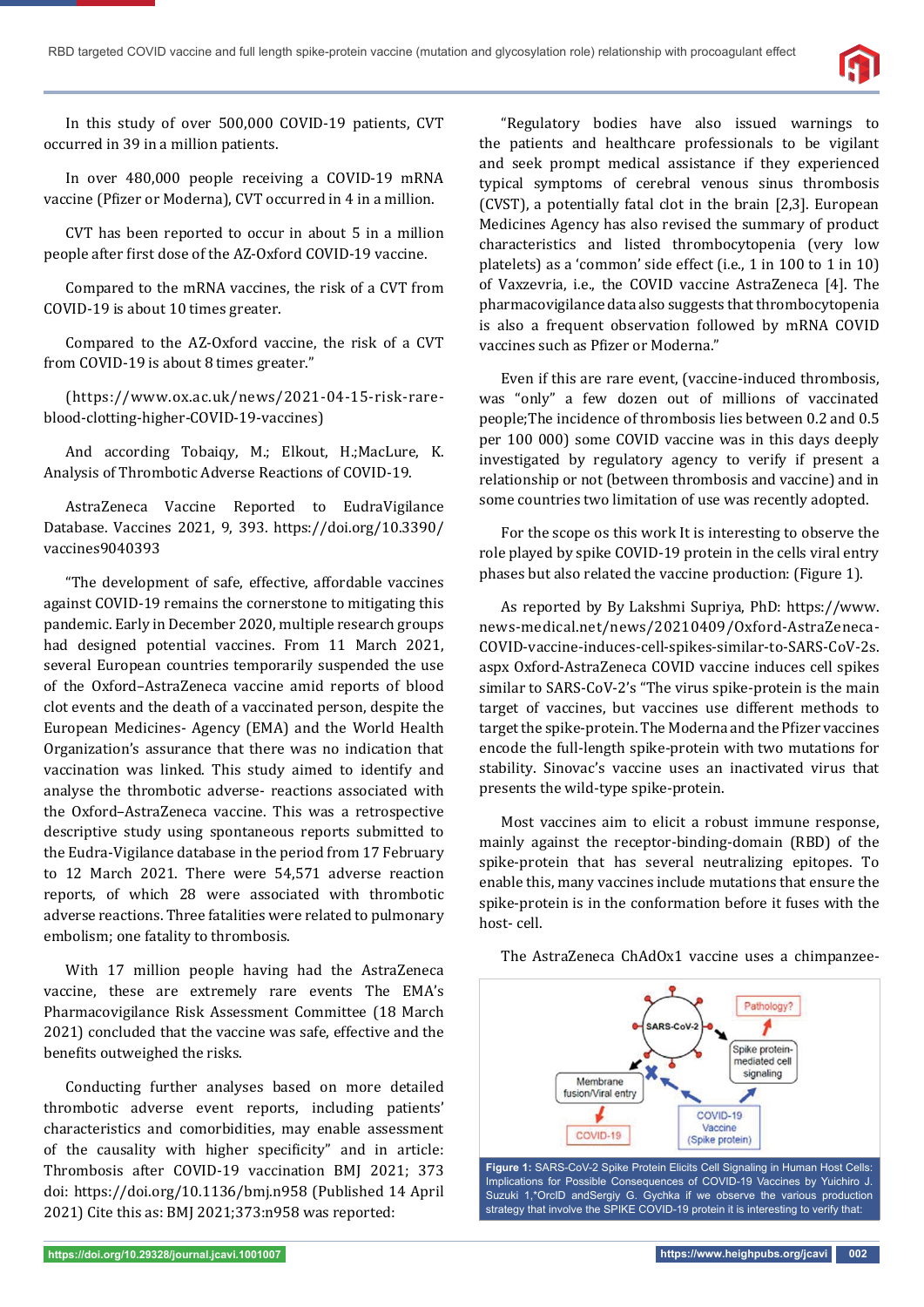

adenovirus and encodes the full-length spike-protein. It has been shown to elicit a robust immune response as well as a T-cell response. In a recent study, researchers report the characteristics of the spike-protein expressed by the vaccine."

The virus spike-protein also has glycans, a type of sugar, coating it, which disguise the virus so that the host immune response does not detect the virus. This is a common strategy used by many viruses to elude the host immune- system. So it is crucial that the spike-proteins produced by vaccination also produce these glycans to ensure complete mimicking of the virus for the production of suitable neutralizingantibodies.

Test for the presence of glycans, the team used HEK293 cells infected with the vaccine and used enzymes to generate glycopeptides. Tests revealed a high level of glycans present on the spike, providing evidence that the spike-proteins produced by ChAdOx1 vaccination were similar to the spikeprotein expressed by natural infection, triggering an immune -response that can protect against COVID-19.

Thus, the results reveal that vaccination by ChAdOx1 produces spike-protein that is very similar to that produced by the SARS-CoV-2 virus upon natural infection, providing more evidence that the vaccine is triggering the immunesystem to fight COVID-19."

Many literature reported fatal thrombotic event in many COVID cases and the same the use of heparin is suggest to prevent this phenomena.

This increased procoagulant activity ca be related or to the body response towards the virus or due by the virus itself or by a its parts.

According Si Zhang, et al: "SARS-CoV-2 and its Spikeprotein directly enhanced platelet activation such as platelet aggregation, PAC-1 binding, CD62P expression, α granule secretion, dense granule release, platelet spreading, and clot retraction in vitro, and thereby Spike-protein enhanced thrombosis formation in wild-type mice transfused with hACE2 transgenic platelets, but this was not observed in animals transfused with wild-type platelets in vivo. Further, we provided evidence suggesting that the MAPK pathway, downstream of ACE2, mediates the potentiating role of SARS-CoV-2 on platelet activation, and that platelet ACE2 expression decreases following SARS-COV-2 stimulation. SARS-CoV-2 and its Spike-protein directly stimulated platelets to facilitate the release of coagulation -factors, the secretion of inflammatory factors, and the formation of leukocyte–platelet aggregates".

Lee Makowski, et al: "Although ACE2 (angiotensin converting enzyme 2) is considered the primary receptor for CoV-2 cell entry, recent reports suggest that alternative pathways may contribute. This paper considers the hypothesis that viral binding to cell-surface integrins may contribute to the high infectivity and widespread extrapulmonary impacts of the SARS-CoV-2 virus. This potential is suggested on the basis of the emergence of an RGD (arginineglycine-aspartate) sequence in the receptor-binding-domain of the spike-protein. RGD is a motif commonly used by viruses to bind cell-surface integrins. Numerous signalingpathways are mediated by integrins and virion binding could lead to dysregulation of these pathways, with consequent tissue damage. Integrins on the surfaces of pneumocytes, endothelia-l cells and platelets may be vulnerable to CoV-2 virion binding. For instance, binding of intact virions to integrins on alveolar -cells could enhance viral entry. Binding of virions to integrins on endothelial cells could activate angiogenic cell signaling- pathways; dysregulate integrinmediated signaling pathways controlling developmental processes; and precipitate endothelial activation to initiate blood- clotting.

Such a procoagulant state, perhaps together with enhancement of platelet aggregation through virions binding to integrins on platelets, could amplify the production of microthrombi that pose the threat of pulmonary thrombosis and embolism, strokes and other thrombotic consequences. The susceptibility of different tissues to virion–integrin interactions may be modulated by a host of factors, including the conformation of relevant integrins and the impact of the tissue micro-environment on spike-protein conformation. Patient-specific differences in these factors may contribute to the high variability of clinical presentation. There is danger that the emergence of receptor-binding-domain mutations that increase infectivity may also enhance access of the RGD motif for integrin- binding, resulting in viral strains with ACE2 independent routes of cell entry and novel integrin-mediated biological and clinical- impacts. The highly infectious variant, B.1.1.7 (or VUI 202012/01), includes a receptor-binding-domain amino acid replacement, N501Y, that could potentially provide the RGD motif with enhanced access to cell-surface integrins, with consequent clinical impacts" (Figure 2).

## **Material and methods**

Whit an observational approach some relevant literature is reported and analized to submit a final global conclusion related to the aim of this study.

All literature come from PUB MED database or other OPEN LITERATURE.

#### **Results**

#### **From literature**

FROM nature reviews immunology https://www.nature. com/articles/s41577-020-00480-0/tables/1

Table 1 Current vaccines under development and their major antigen targets.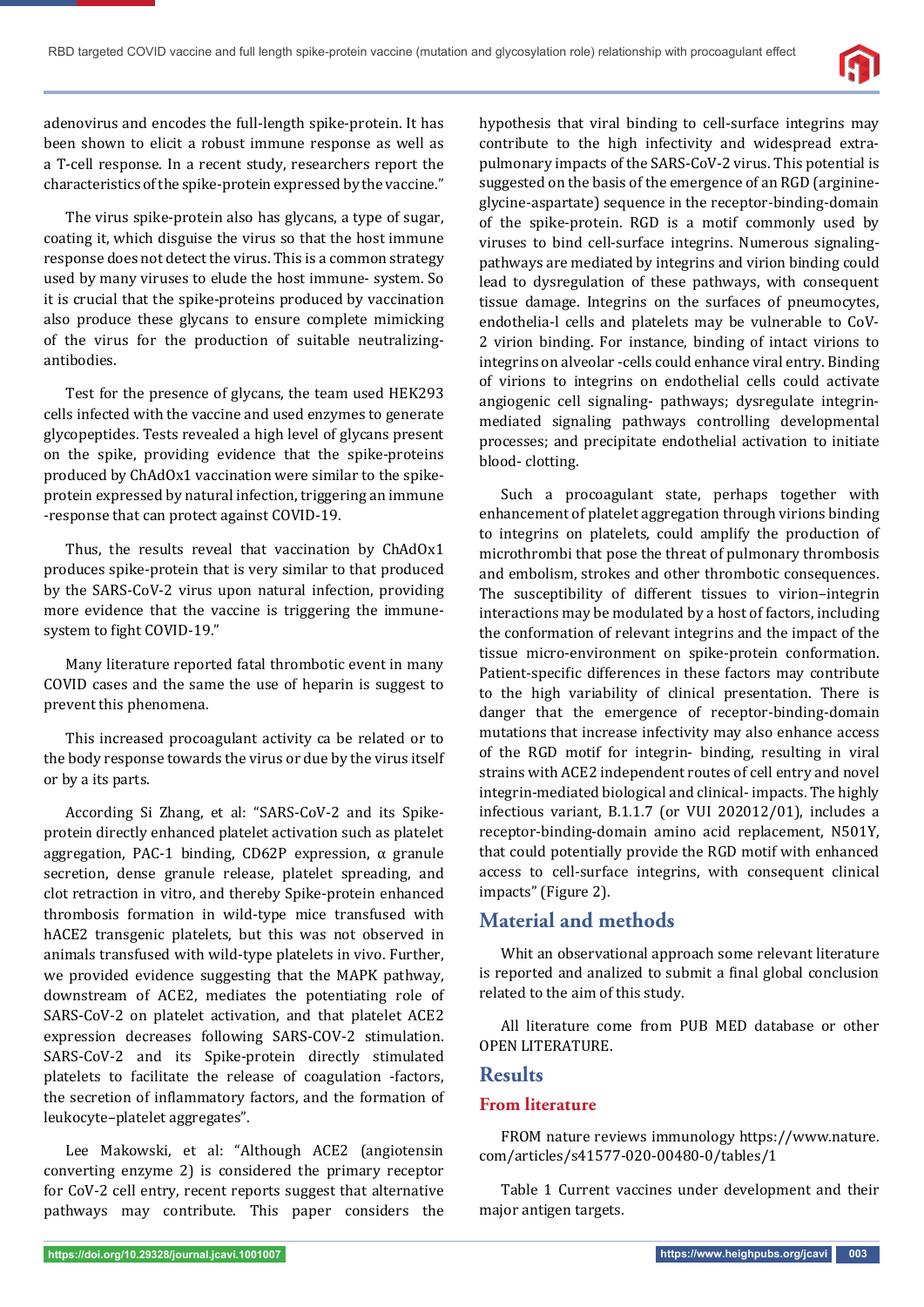



1) From: Viral targets for vaccines against COVID-Gamaleya Research Institute VACCINE, Russia Virus vector (Ad26 and Ad5) Full-length S.

Induction of RBD-specific IgG and nAbs in humans, with nAb titres similar to convalescent plasma; induction of IFNγassociated T cell responses.

2) Virus vector (ChAdOx1)Full-length S University of Oxford, with AstraZeneca, UK Induction of S-specific IgG and nAbs in mice and NHPs; induction of high TH1 cell responses but low TH2 cell responses in mice; induction of S-specific IgG and nAbs in humans, with nAb titres similar to convalescent plasma [1] (Figure 3).

"Therefore, generating a vaccine inducing antibodies against RBD is the strategy used by the majority of COVID-19 vaccine candidates. It has recently been shown that RBD is glycosylated and methylated. Generally, such posttranslational modifications are difficult to reproduce in vaccines, meaning that vaccines may display (slightly) different epitopes than the virus. Consequently, the antibodies induced by the vaccines may potentially be crossreactive and non-protective. Interestingly, however, the receptor interaction site (RIS) directly binding to ACE2 is not



glycosylated, indicating that this RIS may potentially be an ideal vaccine candidate" [2] (Figures 4-7).

Sawsan S. Al-amri, Ayman T. Abbas, Loai A. Siddiq, Abrar Alghamdi, Mohammad A. Sanki, Muhanna K. Al-Muhanna, Rowa Y. Alhabbab, Esam I. Azhar, Xuguang Li & Anwar M. Hashem.

Scientific Reports volume 7, Article number: 44875 (2017): "Several groups have investigated various vaccine platforms to combat MERS-CoV. Most of these experimental vaccines were based on MERS-CoV full-length or truncated versions of the spike protein; these prototype vaccines were found to have induced high levels of nAbs and sometimes conferred protection against MERS-CoV challenge in several animal models. However, several previous SARS-CoV vaccine studies have also shown that there might be some safety concerns associated with the use of WIV43, truncated S subunit/ protein vaccines or vectored vaccines expressing full-length S protein45. These concerns included inflammatory and immunopathological effects such as eosinophilic infiltration of the lungs as well as Ab-mediated disease enhancement (ADE) in immunized animals upon viral challenge. It is believed that induction of Th2-polarized immune response and/or non-neutralizing Abs against epitopes within the S protein (i.e. outside the neutralizing-epitope rich RBD or S1 subunit) are the reason for the observed immunopathology and disease enhancement in vaccinated animals, suggesting that use of S1 subunit over full-length S protein could be a safer option for vaccine development."

"The development of BNT162b1 and BNT162b2 started in Germany at BioNTech.

BNT162b1 encodes the trimerized (by addition of T4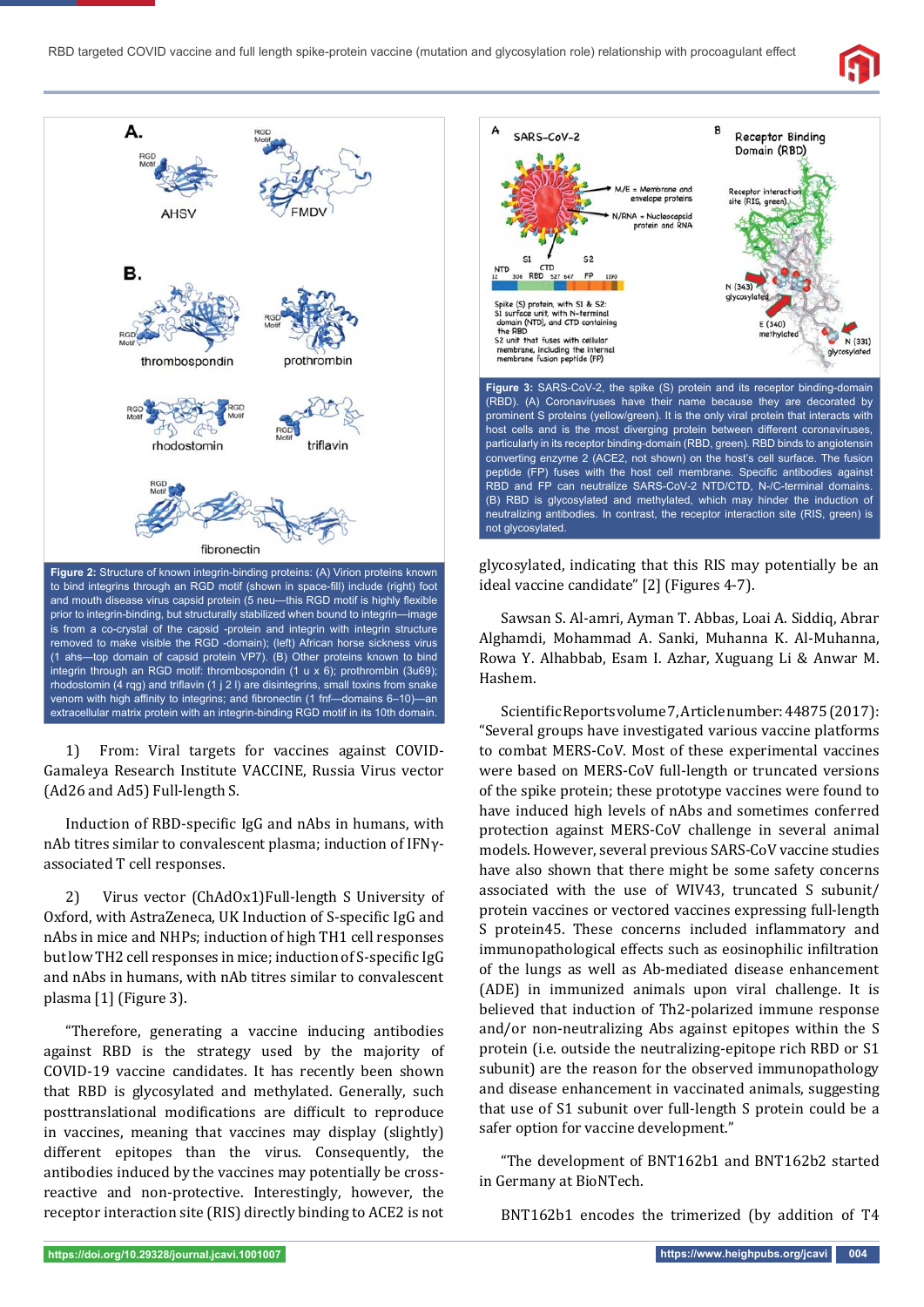





**Figure 5:** System overview. (A) A sequence of the full-length spike (S) protein contains the N-terminal domain (NTD, 16-291), receptor binding domain (RBD, 330-530), furin cleavage site (S1/S2), fusion peptide (FP, 788-806), central helix (CH, 987-1034), connecting domain (CD, 1080-1135), heptad repeat 2 (HR2, 1163-1210) domain, transmembrane domain (TD, 1214-1234), and cytoplasmic tail (CT, 1235-1273). Representative icons for N-glycans (blue and green) and O-glycan (yellow) are also depicted according to their position in the sequence. (B) Assembly of the head, stalk, and CT domains into a full-length model of the S protein. (C) Fully glycosylated and palmitoylated model of the Open system. (D-F) Magnified view of the N-/O-glycans rendered using the Symbol Nomenclature for Glycans (SNFG) (D, E) and S-palmitoylation of the cytoplasmic tail (F). from Casalino, et al.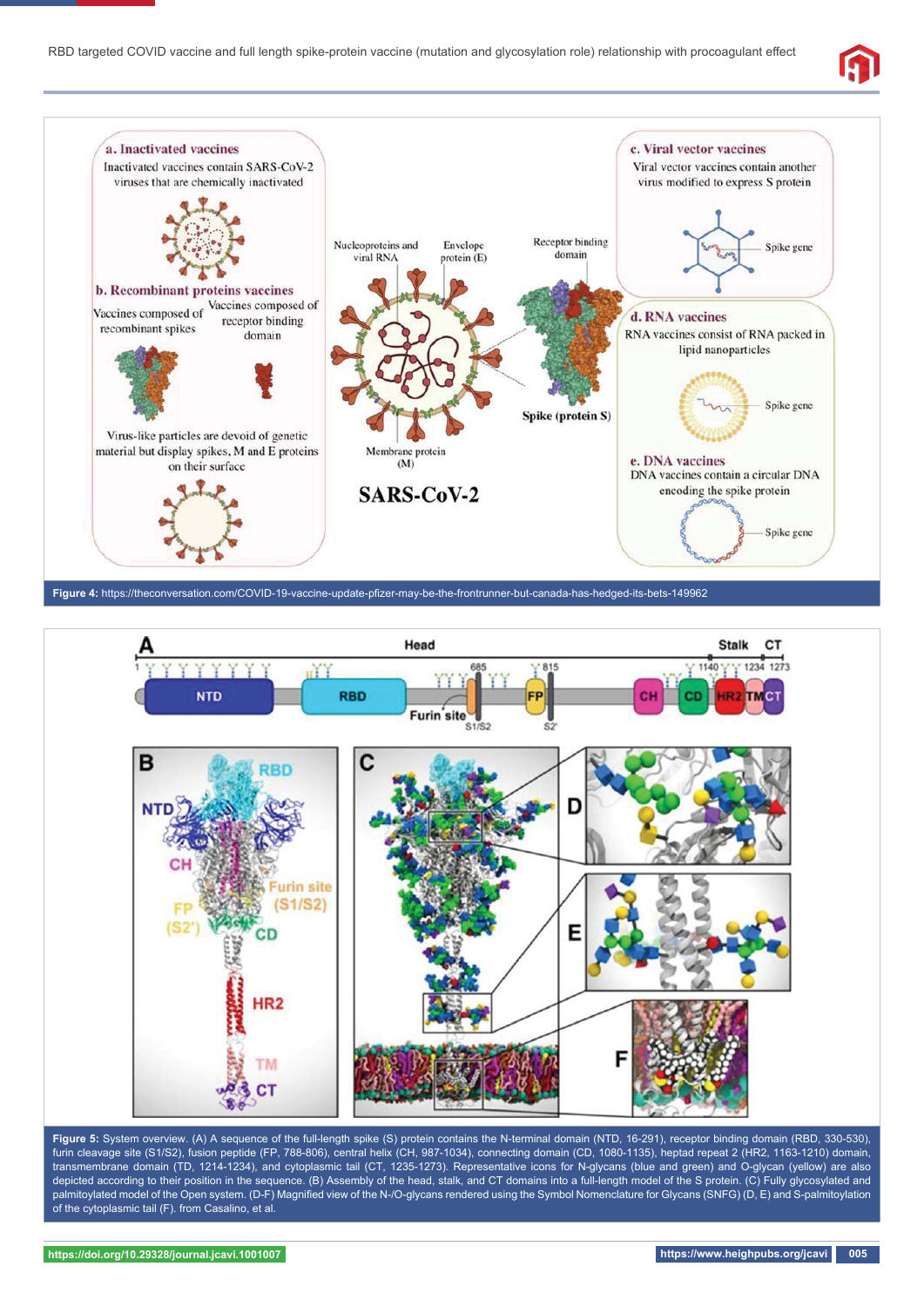



**Figure 6:** According Immunogenicity of Candidate MERS-CoV DNA Vaccines Based on the Spike Protein.



fibritin folding domain) receptor binding-domain (RBD) of the spike-protein".

"The development of BNT162b1 and BNT162b2 started in Germany at BioNTech.

BNT162b1 encodes the trimerized (by addition of T4 fibritin folding domain) receptor binding-domain (RBD) of the spike-protein" [3].

"vaccine astra Zeneca: The integrated gene encodes the full length spike-protein in its glycosylated form and includes a tissue plasminogen activator leader sequence "[3].

"our vaccine strategy based on the RBD has been supported by recent findings that most of the neutralizing activity is directed against the RBD in the sera of patients with COVID-19 and by evidence from human monoclonal antibodies [4].

More recently, Yang J, et al. have demonstrated that RBD-based COVID-19 vaccine could induce much higher titer of neutralizing antibody (NT50: ~2400) than S protein (NT50:  $\sim$ 300) and S1 subunit (NT50:  $\sim$ 1100).26 Currently, more than 150 COVID-19 vaccines are under development at different stages.6,7,8,9 Especially, a number of COVID-19 vaccines' phase 1/2 clinical trials have been completed, including the adenovirus-vectored vaccines (Ad5-nCoV and ChAdOx1 nCoV-19) from CanSino10 and

Oxford University/AstraZeneca,11 respectively; the mRNA vaccines (mRNA-1273 and BNT162b1) from Moderna12 and Pfizer/BioNTech,13 respectively; and the inactivated vaccines (PiCoVacc and BBIBP-CorV) from Sinovac14 and Beijing Institute of Biological Products,15 respectively (https://biorender.com/COVID-vaccine-tracker/). Generally speaking, all these vaccines could induce antibodies specific for spike (S) protein and receptor-binding-domain (RBD), which neutralized pseudotyped and live SARS-CoV-2 infection. Some reports have shown that the neutralizing antibody titers are strongly correlated with RBD-binding IgG concentration [5].

 According a preprint: "Viral vector based, such as ChAdOx1 nCoV-19, as well as nucleic acid-based vaccine strategies, such as the Pfizer BNT162b2 and Moderna mRNA-1273 vaccines, rely on the supplied antigen-encoding DNA or RNA sequence, once inside a cell, to faithfully produce the spike-protein in its fully folded, glycosylated and assembled state, resembling a natural infection and trigger a robust innate -immune response, as well as provoking T and B cells. However, the cellular secretion pathway followed by such vaccine delivered antigens may differ in fundamental ways from antigens in the context of viral infection, where factors other than a single protein coding sequence may play decisive roles in immunogen presentation.

The Pfizer BNT162b2 vaccine antigen aims to overcome some of these important differences by following a strategy first employed for MERS, as well as SARS-CoV spike glycoprotein stabilisation for vaccine design, where two proline mutations are introduced in close proximity to the first heptad repeat of each protomer, which stabilises the prefusion conformation" [8].

"While this observation that the majority of cells infected with ChAdOx1 nCoV-19 present native-like spikes on the cell surface, it is interesting to note that a population may shed the S1 subunit. Whether this is a beneficial or detrimental feature with respect to the elicitation of immune responses during vaccination is unknown. Shedding of S1 subunits from viruses occurs during native infection, and the ChAdOx1 nCoV-19-derived S proteins mimic this native feature of the viral spike" [9].

 According a preprint "The six COVID-19 vaccines currently in use around the world employ different strategies, and do not all incorporate the two proline substitutions that "lock" S into the pre-fusion conformer. Vaccines that do not utilize pre-fusion "locked" S are expected to produce lower levels of neutralizing antibodies, and hence may be less efficacious against infection, even if they do protect against severe COVID-19. Indeed, a two-dose regimen of the AstraZeneca ChAdOx1 based vaccine, which does not use a "locked" S, did not protect against mild-to-moderate COVID-19 in S. Africa, where 93% of COVID-19 cases in trial participants were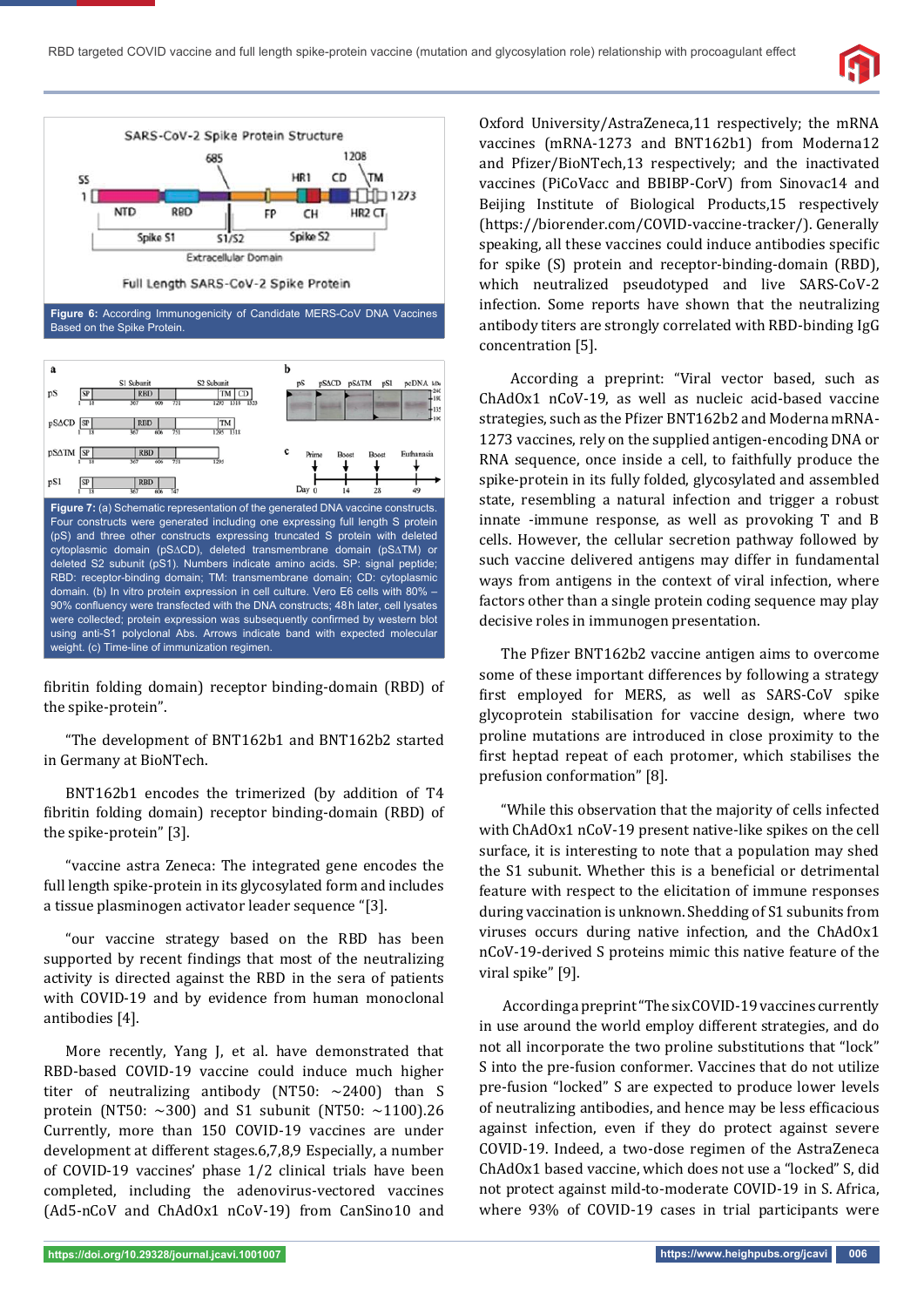

caused by the B.1.351 variant. Like the AstraZeneca ChAdOx1 vaccine, the Sputnik V vaccine (Gam-COVID-Vac) is based on adenovirus vectored expression of a native S sequence, rather than a pre-fusion "locked" S. Although the Sputnik V vaccine has a reported vaccine efficacy of 91.6% in the interim analysis of Phase 3 trials held in Russia between Sept 7 and Nov 24, 2020, none of the VOC mentioned above nor independent lineages containing the E484K mutation were prevalent in Russia during this time period.

The heterogenous dose-response curves described is a property of Sputnik V vaccine elicited responses as soluble RBD-Fc inhibition of WT and VOC S-mediated entry produced classical dose response curves with Hill slopes close to -1.0.

RBD-Fc competition is an indirect measure of the virus spike affinity for human ACE2 expressed on the target F8-2 cell line. Both B.1.1.7 and B.1.351 were modestly but significantly more resistant to RBD-Fc inhibition. This is not surprising as both harbor the N501Y mutation known to enhance affinity of RBD for ACE2. However, this 1.5 – 2 fold increase in RBD-Fc IC50 for B.1.1.7 and B.1.351, respectively, does not explain the neutralization-resistant versus sensitive phenotype of B.1.351 versus B.1.1.7 in our virus neutralization assays.

Three of the six COVID-19 vaccines currently in use worldwide, namely Moderna mRNA-1273, BioNTech BNT162b2, and Janssen Ad26.COV2.S, each express S harboring K986P and V987P substitutions (2P) within a loop abutting the central helix of the S2' membrane fusion machinery. This modification locks the spike in a prefusion conformation and elicits higher titers of neutralizing antibodies. Of the three vaccines that do not make use of 2P Spike mutants, Gamaleya's Sputnik V and Astra Zeneca's AZD1222 are adenovirus-vectored vaccines encoding native S. The third is Corona Vac, a preparation of inactivated SARS-CoV-2 virions. Although all six vaccines are highly efficacious at preventing severe COVID-19 outcomes, they do not all uniformly prevent infection. in all cases thus far examined, these first generation vaccines are less effective against variants with certain non-synonymous substitutions in Spike, such as E484K.

The most concerning variants are those with multiple mutations in the receptor binding domain (RBD) that confer both enhanced affinity for the hACE2 receptor and escape from neutralizing antibody responses.

B.1.351 and P.1 have in common three RBD substitutions (K417N/T, E484K and N501Y) whereas all three WHO designated VOC contain the N501Y substitution.

Although B.1.1.7 shows enhanced transmissibility and more severe disease outcomes, it does not appear to be particularly more resistant to serum neutralizing responses elicited by vaccines or natural infection. The same is not true, for the B.1.351 variant.

In live virus plaque reduction neutralization assays, sera from AstraZeneca vaccine recipients in South Africa exhibited 4.1 to 32.5 fold reduction in neutralizing activity against B.1.351 " [10].

"Vaccine reactogenicity refers to a subset of inflammatory reactions that occur soon after vaccination. While no safety concerns appear to be related to the administration of Pfizer – BioNTech, Moderna, Oxford/AstraZeneca, and Gamalaya Res. Inst vaccine administration, the frequency of inflammatory reactions is higher than that commonly observed with flu vaccines. Of the two candidate vaccines initially tested by Pfizer - BioNThec, the BNT162b1 coding for the Receptor-Binding-domain (RBD) of the Spike-protein was dismissed since it was more reactogenic than the BNT162b2 coding for the entire Spike-protein. In the AstraZeneca trials, the ChAdOx1 candidate vaccine induced a similar immune response across all age groups, while it was less reactogenic in older adults than in younger adults. Early markers for reactogenicity, including the humoral innate immunity molecule PTX3, may help early assessment of activation of innate immunity and reactogenicity. COVID-19 has been associated in a fraction of patients with the development of autoimmune reactions blocking the Interferon pathway or eliciting thrombosis. Although there have been no major problems in patients suffering from autoimmune- disorders, further studies are needed to assess the impact of COVID-19 and vaccines on autoimmunity including myasthenia gravis" [12].

"The use of RBD in vaccines is compromised by its limited immunogenicity owing to its small molecular size and possible mixed forms of multiple complexes (as monomers, dimers or trimers). Strategies to overcome these drawbacks include increasing antigen size (for example, by fusing the RBD with an Fc domain) or by RBD multimerization (for example, by displaying multiple copies of RBD on particles)" [14].

## **Discussion and conclusion**

Related the recent and interesting literature reported there are various kind of vaccine that use SPIKE-PROTEIN

Some use full length Spike-protein

- Other use full length Spike-protein but with 2 mutation
- Other are directed to RBD domain

And: "test for the presence of glycans, the team used HEK293 cells infected with the vaccine and used enzymes to generate glycopeptides. Tests revealed a high level of glycans present on the spike, providing evidence that the spikeproteins produced by ChAdOx1 vaccination were similar to the spike-protein expressed by natural infection, triggering an immune response that can protect".